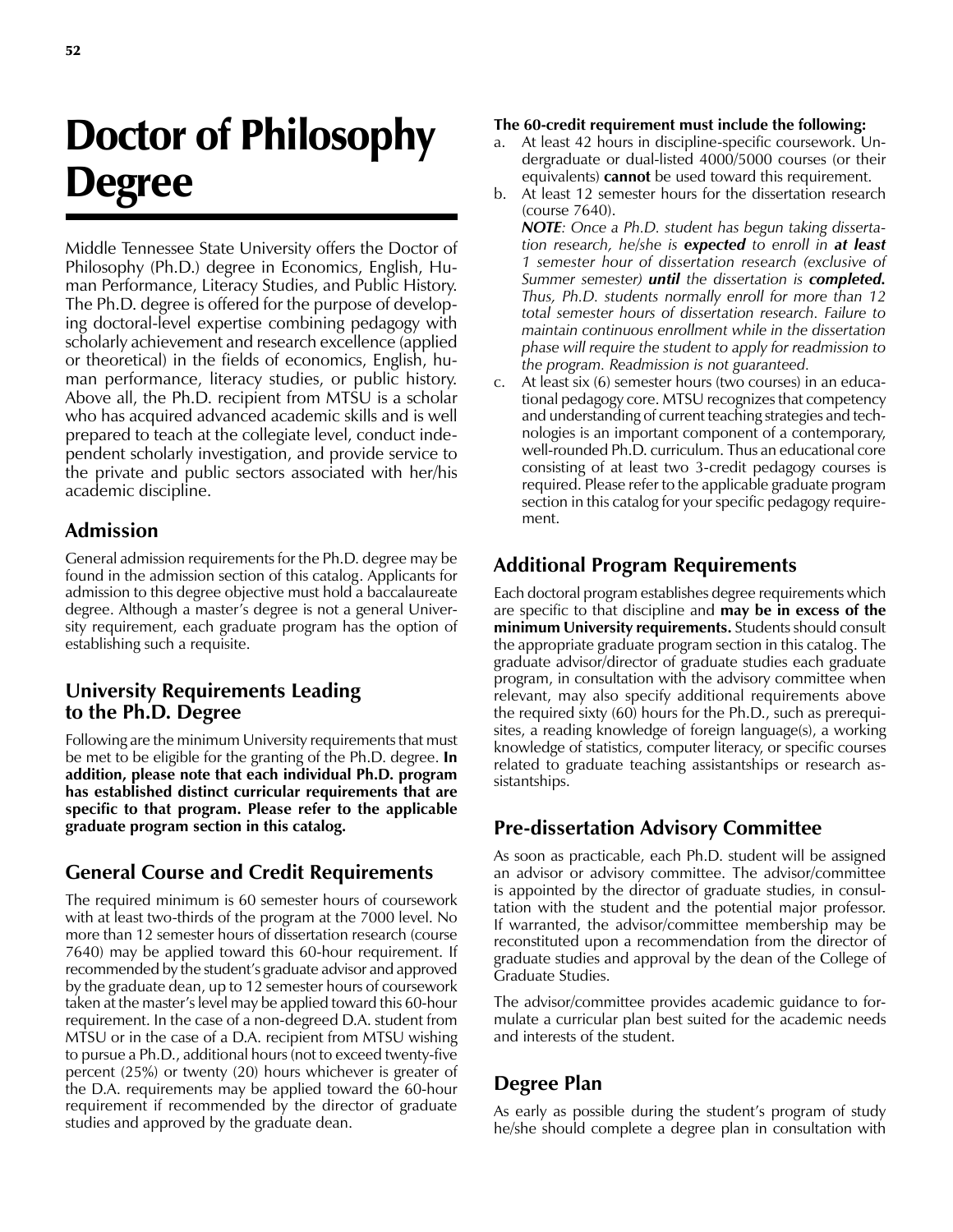his/her advisor/advisory committee. The degree plan must be approved by the student's advisor and submitted to the College of Graduate Studies before the completion of 30 graduate hours. The degree plan may be amended as necessary by submission of a Change to Degree Plan Form.

### **Examinations**

Each Ph.D. student may be required to take a set of examinations administered by a graduate program. A less than satisfactory outcome including a fail decision on any component of the examinations may result in additional academic requirements and/or a re-examination. A re-examination may be given only once. A second fail decision on any component of the examinations results in a recommendation to the dean of the College of Graduate Studies for academic dismissal. The student may appeal the dismissal recommendation, for cause, to the Appeals Subcommittee of the Graduate Council via the chair of the Graduate Council or the dean of the College of Graduate Studies.

**Qualifying Examinations:** Each Ph.D. student may be required to take a qualifying examination. The qualifying examination is administered by a graduate program early in the student's doctoral program; often after the first year of the doctoral program. Students should consult with their advisors as to the individual program policy on the timing and content of the administration. It may assess overall knowledge upon entry into the program or prior to entering the dissertation phase. The results of this examination should be used, in part, to plan the student's academic program. To be eligible to take this examination, the student must be fully admitted to the College of Graduate Studies and to the graduate program. Programs may have additional requirements or assess students by different means. The student should contact the individual program to determine qualifying examination requirements.

**Preliminary Examination:** The Ph.D student must also pass an additional or subsequent written and/or oral examination. This examination is referred to as the Preliminary Examination. The student must be in good academic standing and must have at least a 3.25 grade point average in all graduate work at the time the Intent to Schedule the Preliminary Examination form is filed. The preliminary examination is intended to assess whether a candidate is qualified to continue in a doctoral program, advance to candidacy, and pursue dissertation work.

All written examinations are given at least one month before the close of the Fall, Spring, and/or Summer semesters. Permission for the Ph.D. student to schedule the preliminary examination requires the approval of the student's advisory committee. Applications may be obtained from the department. The student should contact the individual program to determine the deadlines for submitting these applications.

A satisfactory or passing performance on the written and/or oral examinations means that the candidate is qualified to continue the program as planned.

#### **Written Preliminary Examination**

- 1. The purpose of the written examination is to evaluate the candidate's overall knowledge of the field, integrative skills, ability to organize material, and competency in written expression. The maximum time limit for the written examination is eight hours.
- 2. The written examination is administered by the major department (i.e., the graduate program).
- 3. The graded written examinations are maintained in the department and are available to the student upon request.

#### **Oral Preliminary Examination**

The oral examination is administered by the student's advisory committee and covers the candidate's area of specialization and general knowledge. The committee evaluates the candidate's breadth of knowledge of the field(s), integration and problem-solving skills, competency in oral expression, and potential for conducting independent research.

#### **Advancement to Candidacy**

After having successfully completed the preliminary examination, the student must file an Advancement to Candidacy application with the dean of the College of Graduate Studies. At this time the dissertation committee is formally constituted and usually has the same membership as the pre-dissertation advisory committee, although this is not mandatory. For example, should the student's research area change, it may be relevant to replace one or more of the original advisory committee members with faculty better qualified to provide research mentoring in the new area of inquiry. The Advancement to Candidacy Form certifies that the student has successfully completed the preliminary examination and lists the proposed chair and members of the dissertation committee. Upon approval, the College of Graduate Studies will notify the applicant of advancement to candidacy.

Before an applicant is officially admitted to candidacy for the Ph.D. degree, the student must have satisfied the following requirements:

- 1. Advancement to Candidacy and Intent to Graduate forms must be filed by the deadlines published in the Graduate Catalog, the registration guide, and posted on department bulletin boards on campus. Normally, there are few extension exceptions granted if these forms are not submitted by the listed deadlines. The Advancement to Candidacy Form may not be filed in the same semester in which the student is to be graduated.
- 2. The student must have at least a 3.25 grade point average on all coursework listed on the candidacy forms as well as any other graduate work undertaken at Middle Tennessee State University within the specified time limit (ten years). Grades of D or F are not accepted for any graduate degree credit and no more than seven (7) hours of C grade may count toward Ph.D. degree requirements. However, all C, D, and F grades will be included in the student's GPA computation.